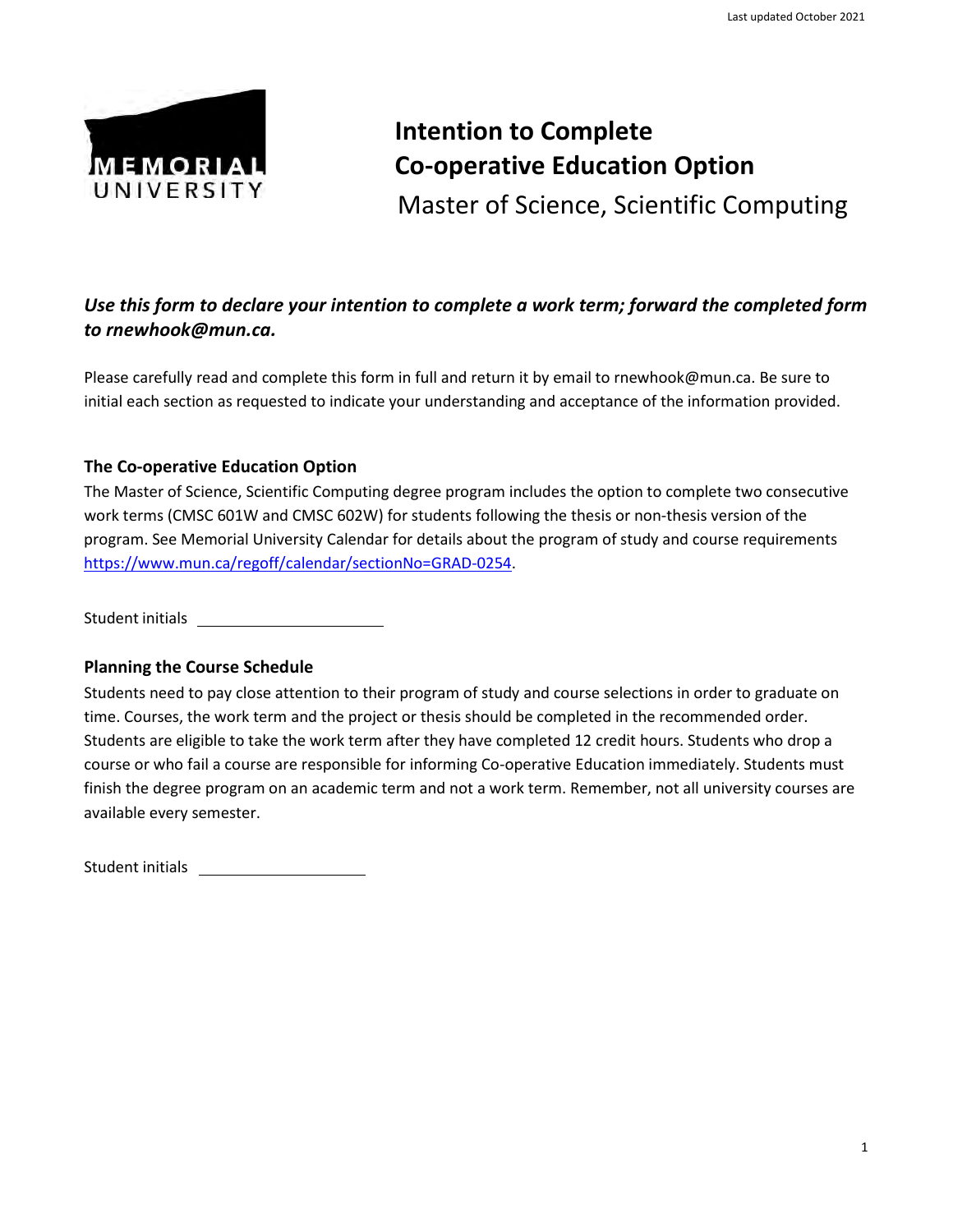#### **The Work Term**

Work term positions can be located provincially, nationally or internationally. Students are encouraged to consider travelling outside the St. John's area for the work term. Work placements must satisfy the following four criteria in order to qualify as a work term:

- 1. The job must be full-time, typically 35-40 hours per week.
- 2. Work terms must be paid. The rate of pay is set by the employer and should follow the employer's internal wage structure.
- 3. Work terms must be either 4 or 8 months in duration (two consecutive work terms of 4 months duration or a single work term of 8 months duration)
- 4. The job duties and responsibilities must be relevant to the academic program.

Student initials \_\_\_\_\_\_\_\_\_\_\_\_

#### **The Job Competition**

The job competition starts at the beginning of the semester before the student starts work. For example, students seeking a work term in the spring semester (starting in May) will start the job competition in January.

Securing a work term is a competitive process. **Work terms cannot be guaranteed and ultimate responsibility for locating a position rests with the student**. Students are expected to be active in their job search and to meet regularly with Co-operative Education to discuss the job search and refine job applications. Co-operative Education assists students by holding professional development seminars, developing work term opportunities, communicating the availability of job competitions and counseling students so that they may obtain a work term. During the job competition Co-operative Education will provide students with a description of positions as they become available and instructions on how to apply for each position. In addition Co-operative Education will share student resumes and transcripts with appropriate employers in order to help students secure work terms.

In consultation with Co-operative Education, students may identify and initiate contact with a potential employer outside of the job competition in order to secure a work term.

Student initials \_\_\_\_\_\_\_\_\_\_\_\_

#### **Considering a Job Offer**

Job offers will be made to students by Co-operative Education, where possible. Students typically have 24 hours to accept or decline a job offer. Students are expected to accept a reasonable offer. If a student feels that the offer is unreasonable, and wishes to decline it, this must be discussed immediately with Co-operative Education.

Accepting a work term offer means that the student commits to completing the work term with that employer and is prohibited from applying for, interviewing for or accepting another work term.

Student initials \_\_\_\_\_\_\_\_\_\_\_\_\_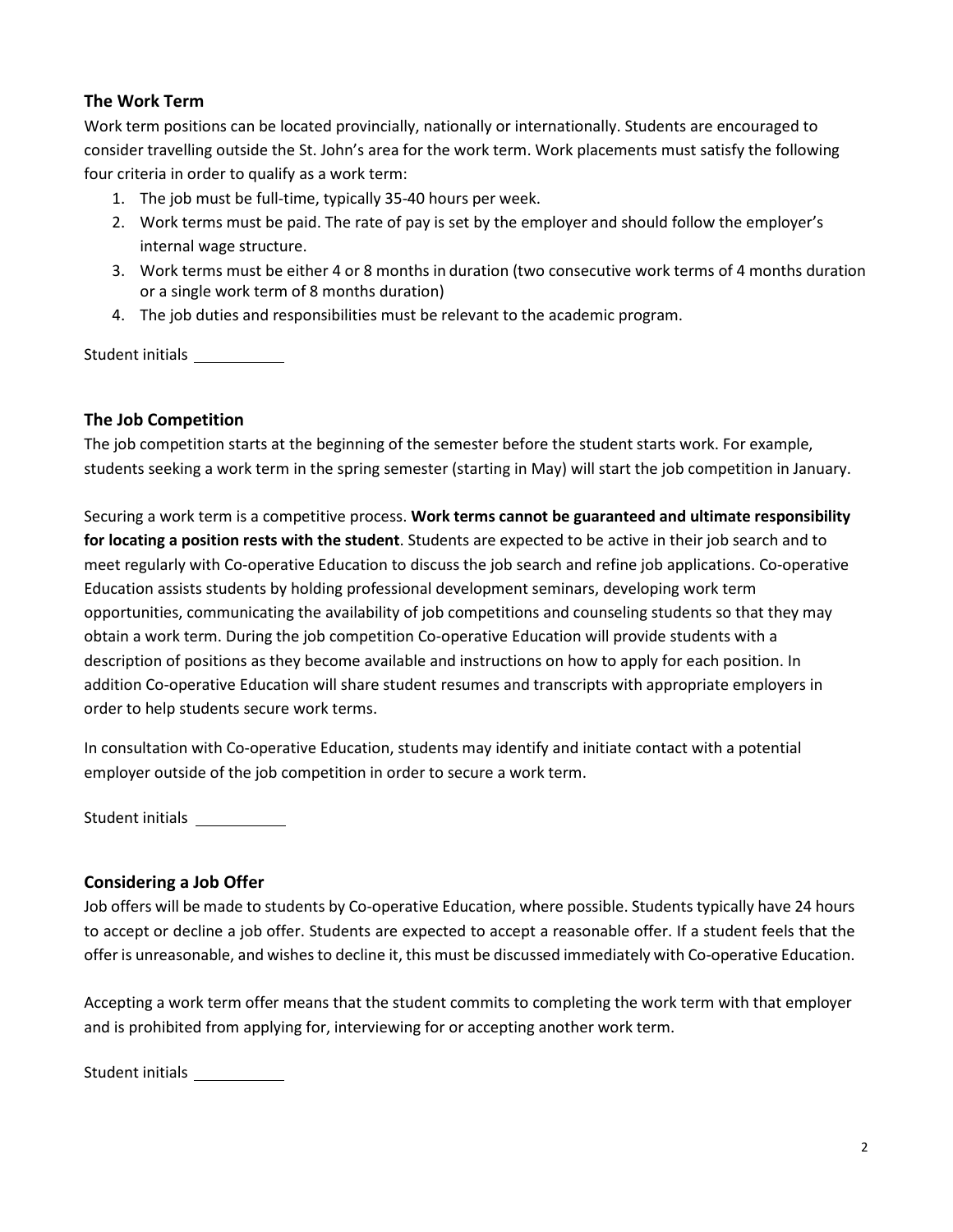#### **Unsuccessful job searches**

It is not unusual for students to be unsuccessful in securing a work term during their first job search. Students who do not receive a job offer by the first day of classes should take courses instead and may opt to defer the work term start by one semester.

Student initials

#### **International Students**

International students must have the necessary work permit in order to complete the work term. It is the student's responsibility to submit their work permit request to Immigration, Refugees and Citizenship Canada.

Student initials

#### **During the work term**

Students are required to register for CMSC 601W and CMSC 602W and pay the associated fee. Registration for CMSC 601W or CMSC 602W is considered a full- time course load.

Students must complete the required forms at the beginning and the end of the work term with the workplace supervisor; students are responsible for ensuring that these forms are returned to Co-operative Education by the deadlines. In addition, students and workplace supervisors will participate in a midterm evaluation with Cooperative Education. Students are required to submit one or more work term reports each semester as outlined in the course syllabus.

Student initials

#### **Evaluation of the work term**

There are two evaluation components for the work term: on-the-job performance and one or more work term reports. Each of these components will be awarded a grade classification of "pass with distinction," "pass" or "fail." The student's on-the-job performance will be determined by Co-operative Education in consultation with the workplace supervisor. The work term report(s) will be graded by Co-operative Education and/or a representative from the Board of Studies in Scientific Computing.

Evaluation of the work term will result in a grade of PASS WITH DISTINCTION (indicates outstanding performance in both the work report and work performance), PASS (indicates that performance meets expectations in both the work report and work performance) or FAIL (indicates failing performance in the work report and/or the work performance).

Student initials